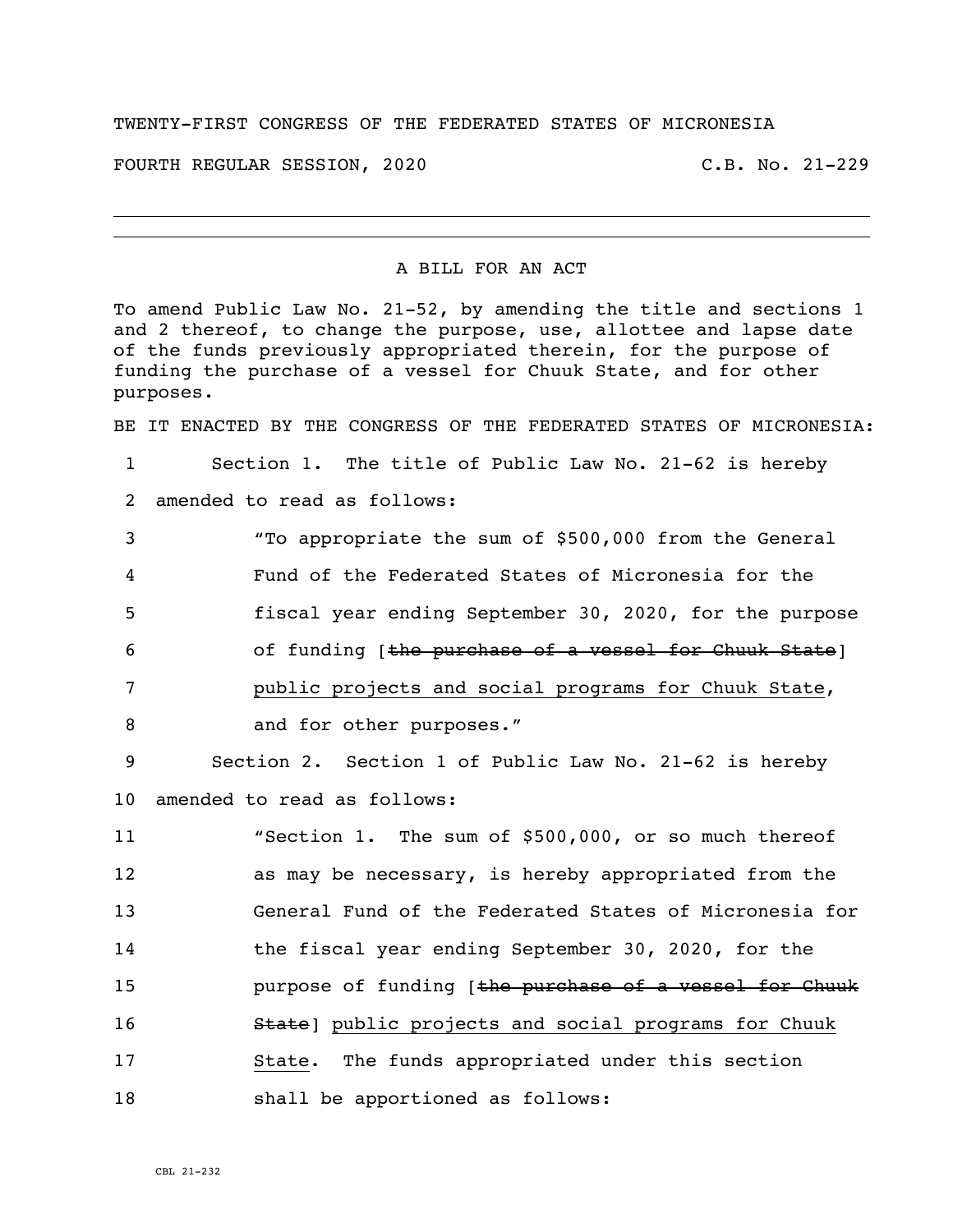C.B. No. 21-229

| $\mathbf{1}$ | 1. [Chuuk State purchase of vessel \$ 500,000]           |
|--------------|----------------------------------------------------------|
| 2            | State of Chuuk<br>500,000                                |
| 3            | $\overline{\phantom{0}}$                                 |
| 4            | 100,000<br>(b) Election District No. 1                   |
| 5            | (c) Election District No. 2<br>100,000                   |
| 6            | (d) Election District No. 3<br>100,000                   |
| 7            | (e) Election District No. 4<br>100,000                   |
| 8            | 100,000"<br>(f) Election District No. $5$                |
| 9            | Section 3. Section 2 of Public Law No. 21-62 is hereby   |
| 10           | amended to read as follows:                              |
| 11           | "Section 2. Allotment and management of funds and        |
| 12           | lapse date. All funds appropriated by this act shall     |
| 13           | be allotted, managed, administered and accounted for     |
| 14           | in accordance with applicable laws, including, but not   |
| 15           | limited to, the Financial Management Act of 1979.<br>The |
| 16           | allottee shall be responsible for ensuring that these    |
| 17           | funds, or so much thereof as may be necessary, are       |
| 18           | used solely for the purpose specified in this act, and   |
| 19           | that no obligations are incurred in excess of the sum    |
| 20           | appropriated. [The allottee of the funds appropriated    |
| 21           | under section 1 of this act shall be the President of    |
| 22           | the Federated States of Micronesia or his designee.      |
| 23           | The authority of the allottee to obligate such funds     |
| 24           | shall lapse on September 30, 2020, and any unallotted    |
|              |                                                          |

**funds will revert back to the General Fund.**] The

of 3